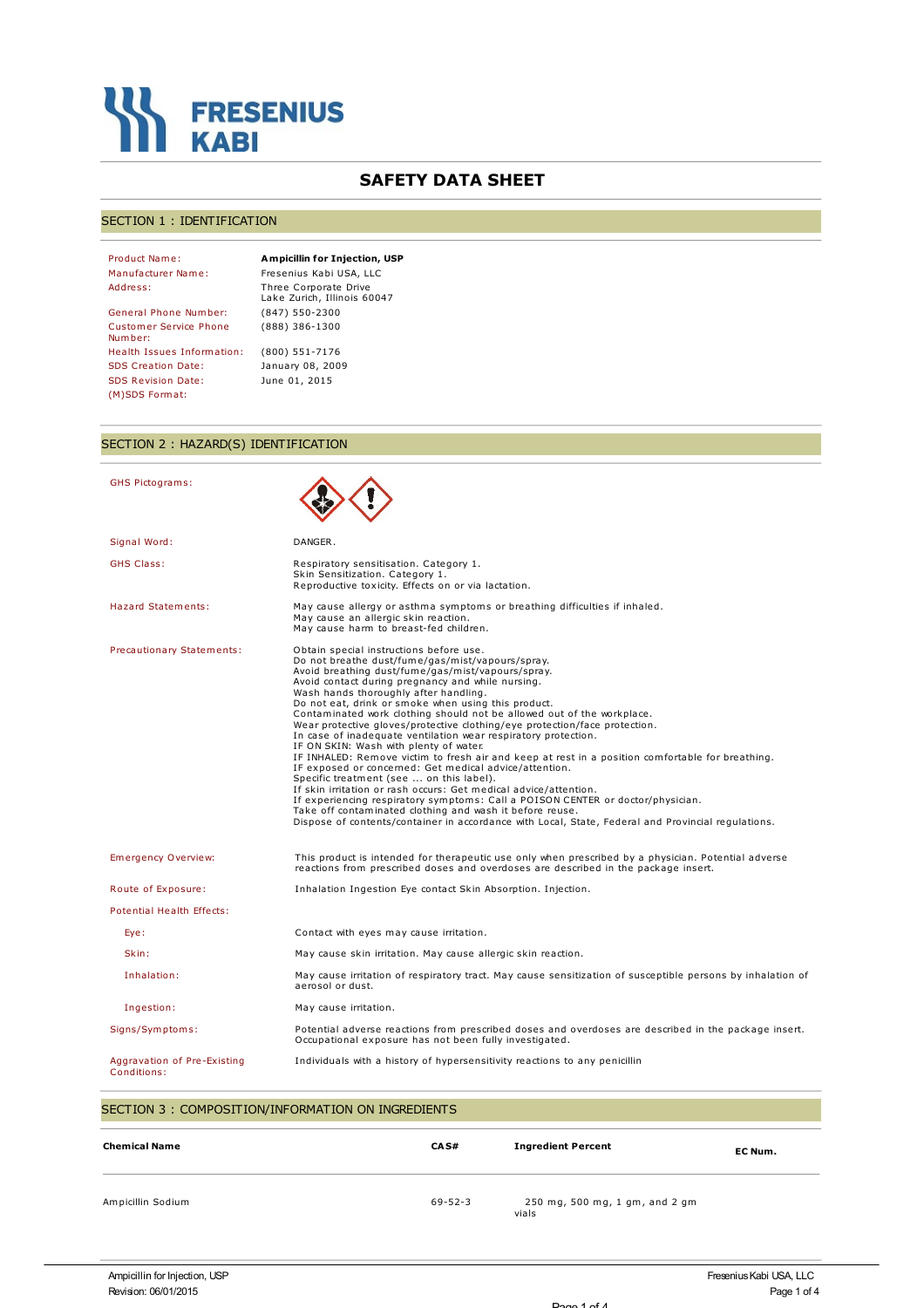# SECTION 4 : FIRST AID MEASURES

| Eye Contact:     | Immediately flush eyes with plenty of water for at least 15 to 20 minutes. Ensure adequate flushing of<br>the eyes by separating the eyelids with fingers. Get immediate medical attention.                                                     |
|------------------|-------------------------------------------------------------------------------------------------------------------------------------------------------------------------------------------------------------------------------------------------|
| Skin Contact:    | Immediately wash skin with plenty of soap and water for 15 to 20 minutes, while removing<br>contaminated clothing and shoes.<br>Get medical attention if irritation develops or persists.                                                       |
| Inhalation:      | If inhaled, remove to fresh air. If not breathing, give artificial respiration or give oxygen by trained<br>personnel. Seek immediate medical attention.                                                                                        |
| Ingestion:       | If conscious, flush mouth out with water immediately. Call a physician or poison control center<br>immediately. Do not induce vomiting unless directed to do so by medical personnel. Never give<br>anything by mouth to an unconscious person. |
| Other First Aid: | For Adverse Event Information, please call (800) 551-7176.                                                                                                                                                                                      |

# SECTION 5 : FIRE FIGHTING MEASURES

| Flash Point:                               | Not established.                                                                                                                                                                                                                                                                                                |
|--------------------------------------------|-----------------------------------------------------------------------------------------------------------------------------------------------------------------------------------------------------------------------------------------------------------------------------------------------------------------|
| Flash Point Method:                        | Not established.                                                                                                                                                                                                                                                                                                |
| Auto Ignition Temperature:                 | Not established.                                                                                                                                                                                                                                                                                                |
| Lower Flammable/Explosive Limit:           | Not established.                                                                                                                                                                                                                                                                                                |
| Upper Flammable/Explosive Limit:           | Not established.                                                                                                                                                                                                                                                                                                |
| Fire Fighting Instructions:                | Evacuate area of unprotected personnel. Use cold water spray to cool fire exposed containers to<br>minimize risk of rupture. Do not enter confined fire space without full protective gear. If possible,<br>contain fire run-off water.                                                                         |
| Extinguishing Media:                       | Use alcohol resistant foam, carbon dioxide, dry chemical, or water fog or spray when fighting fires<br>involving this material.<br>Use extinguishing measures that are appropriate to local circumstances and the surrounding<br>environment.                                                                   |
| Protective Equipment:                      | As in any fire, wear Self-Contained Breathing Apparatus (SCBA), MSHA/NIOSH (approved or equivalent)<br>and full protective gear.                                                                                                                                                                                |
| <b>Hazardous Combustion</b><br>Byproducts: | Thermal decomposition products may include smoke and toxic fumes. Oxides of carbon, oxides of<br>nitrogen and other organic substances may be formed. Other undetermined low molecular weight<br>hydrocarbon compounds may be released in small quantities depending upon specific conditions of<br>combustion. |

# SECTION 6 : ACCIDENTAL RELEASE MEASURES

| <b>Personnel Precautions:</b>     | Evacuate area and keep unnecessary and unprotected personnel from entering the spill area.<br>Avoid personal contact and breathing vapors or mists. Use proper personal protective equipment as<br>listed in Section 8. |
|-----------------------------------|-------------------------------------------------------------------------------------------------------------------------------------------------------------------------------------------------------------------------|
| <b>Environmental Precautions:</b> | Avoid runoff into storm sewers, ditches, and waterways.                                                                                                                                                                 |
| Methods for containment:          | Contain spills with an inert absorbent material such as soil, sand or oil dry.                                                                                                                                          |
| Methods for cleanup:              | Absorb spill with inert material (e,g., dry sand or earth), then place in a chemical waste container. After<br>removal, flush spill area with soap and water to remove trace residue.                                   |

# SECTION 7 : HANDLING and STORAGE

| Handling:          | When handling pharmaceutical products, avoid all contact and inhalation of vapor, mists and/or fumes.<br>Use with adequate ventilation. Use only in accordance with directions. |
|--------------------|---------------------------------------------------------------------------------------------------------------------------------------------------------------------------------|
| Storage:           | Store at controlled room temperature 15 to 30°C (59 to 86°F).                                                                                                                   |
| Work Practices:    | Facilities storing or utilizing this material should be equipped with an eyewash facility and a safety<br>shower.                                                               |
| Hygiene Practices: | Wash thoroughly after handling. Avoid contact with eyes and skin. Avoid inhaling vapor or mist.                                                                                 |
|                    |                                                                                                                                                                                 |

# SECTION 8: EXPOSURE CONTROLS, PERSONAL PROTECTION

| <b>Engineering Controls:</b>   | General ventilation is sufficient if this product is being used in a controlled medical setting (clinic,<br>hospital, medical office) for its sole intended parenteral (injection) purpose. Otherwise, use appropriate<br>engineering control such as process enclosures, local exhaust ventilation, or other engineering controls<br>including use of a biosafety cabinet / fume hood to control airborne levels below recommended<br>exposure limits.                                                                                                                                                 |
|--------------------------------|---------------------------------------------------------------------------------------------------------------------------------------------------------------------------------------------------------------------------------------------------------------------------------------------------------------------------------------------------------------------------------------------------------------------------------------------------------------------------------------------------------------------------------------------------------------------------------------------------------|
| Eye/Face Protection:           | Chemical splash goggles. Wear a face shield also when splash hazard exist.                                                                                                                                                                                                                                                                                                                                                                                                                                                                                                                              |
| Skin Protection Description:   | Protective laboratory coat, apron, or disposable garment recommended.                                                                                                                                                                                                                                                                                                                                                                                                                                                                                                                                   |
| Hand Protection Description:   | Wear appropriate protective gloves. Consult glove manufacturer's data for permeability data.<br>Nitrile rubber or natural rubber gloves are recommended.                                                                                                                                                                                                                                                                                                                                                                                                                                                |
| <b>Respiratory Protection:</b> | No personal respiratory protective equipment is normally required when this product is being<br>used/administered by a licensed healthcare practitioner (i.e. an end-user such as a clinician / doctor /<br>nurse) for its sole intended parenteral (injection) purpose in a controlled medical setting. The need for<br>respiratory protection will vary according to the airborne concentrations and environmental conditions. A<br>NIOSH approved air-purifying respirator with an organic vapor cartridge or canister may be permissible<br>under certain circumstances. Consult the NIOSH web site |
| Ampicillin for Injection, USP  | Fresenius Kabi USA, LLC                                                                                                                                                                                                                                                                                                                                                                                                                                                                                                                                                                                 |
| Revision: 06/01/2015           | Page 2 of 4                                                                                                                                                                                                                                                                                                                                                                                                                                                                                                                                                                                             |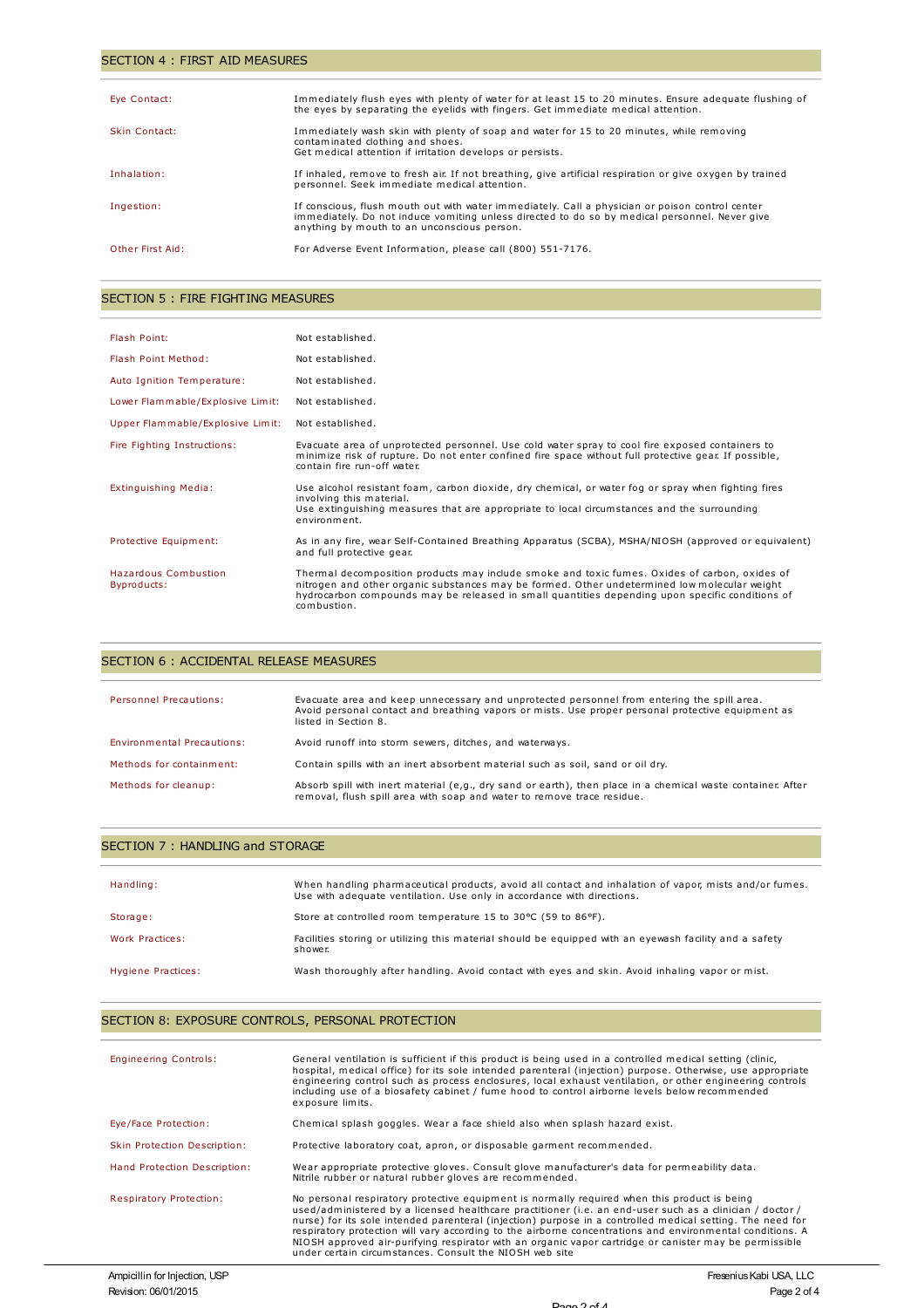Other Protective: Consult with local procedures for selection, training, inspection and maintenance of the personal protective equipment.

#### EXPOSURE GUIDELINES

| <b>Physical State:</b>     | Liquid solution.        |
|----------------------------|-------------------------|
| Color:                     | White to off-white.     |
| <b>Boiling Point:</b>      | Not established.        |
| <b>Melting Point:</b>      | 205 - 207 °C            |
| Solubility:                | Very soluble. in water. |
| Vapor Density:             | Not established.        |
| Vapor Pressure:            | Not established.        |
| Percent Volatile:          | Not established.        |
| pH:                        | $8.0 - 10.0$            |
| Molecular Formula:         | Mixture                 |
| Molecular Weight:          | 371.39                  |
| Flash Point:               | Not established.        |
| Flash Point Method:        | Not established.        |
| Auto Ignition Temperature: | Not established.        |
|                            |                         |

# SECTION 10 : STABILITY and REACTIVITY

Chemical Stability: Stable under normal temperatures and pressures.

Hazardous Polymerization: Not reported.

Conditions to Avoid: No conditions contributing to instability are known to exist for normal handling of this product.

#### SECTION 11 : TOXICOLOGICAL INFORMATION

| <b>Ampicillin Sodium:</b>        |                                                                                                                                                                                                                                                                                                                                                                                                                                                                                                                                                                                                                                                         |
|----------------------------------|---------------------------------------------------------------------------------------------------------------------------------------------------------------------------------------------------------------------------------------------------------------------------------------------------------------------------------------------------------------------------------------------------------------------------------------------------------------------------------------------------------------------------------------------------------------------------------------------------------------------------------------------------------|
| Acute Toxicity:                  | Acute Toxicity:<br>LD50 SC Rat: $>$ 5314 mg/kg<br>LD50 SC Mouse: $>$ 5314 mg/kg<br>LD50 IP Rat: 7400 mg/kg<br>LD50 IP Mouse: 5700 mg/kg                                                                                                                                                                                                                                                                                                                                                                                                                                                                                                                 |
| <b>Ampicillin Sodium:</b>        |                                                                                                                                                                                                                                                                                                                                                                                                                                                                                                                                                                                                                                                         |
| OSHA:                            | Not listed                                                                                                                                                                                                                                                                                                                                                                                                                                                                                                                                                                                                                                              |
| IARC:                            | Not listed                                                                                                                                                                                                                                                                                                                                                                                                                                                                                                                                                                                                                                              |
| NTP:                             | Not listed                                                                                                                                                                                                                                                                                                                                                                                                                                                                                                                                                                                                                                              |
| <b>Ampicillin Sodium:</b>        |                                                                                                                                                                                                                                                                                                                                                                                                                                                                                                                                                                                                                                                         |
| <b>RTECS Number:</b>             | XH8400000                                                                                                                                                                                                                                                                                                                                                                                                                                                                                                                                                                                                                                               |
| Ingestion:                       | Oral - Rat LD50: >5314 mg/kg [Details of toxic effects not reported other than lethal dose value]<br>Oral - Mouse LD50: >5314 mg/kg [Details of toxic effects not reported other than lethal dose value]                                                                                                                                                                                                                                                                                                                                                                                                                                                |
| <b>Chronic Effects:</b>          | DELAYED EFFECTS: Hypersensitivity reactions ranging from mild to life-threatening may occur.                                                                                                                                                                                                                                                                                                                                                                                                                                                                                                                                                            |
| Other Toxicological Information: | Intravenous. - Mouse LDLo: 2657 mg/kg [Behavioral - tremor Behavioral - convulsions or effect on<br>seizure threshold Lungs, Thorax, or Respiration - respiratory depression]<br>Subcutaneous - Rat LD50: >5314 mg/kg [Details of toxic effects not reported other than lethal dose<br>valuel<br>Subcutaneous - Mouse LD50: >5314 mg/kg [Details of toxic effects not reported other than lethal dose<br>valuel<br>Intraperitoneal. - Rat LD50: 7400 mg/kg [Details of toxic effects not reported other than lethal dose<br>valuel<br>Intraperitoneal. - Mouse LD50: 5700 mg/kg [Details of toxic effects not reported other than lethal dose<br>value] |
| Chronic Effects:                 | DELAYED EFFECTS: Hypersensitivity reactions ranging from mild to life-threatening may occur.                                                                                                                                                                                                                                                                                                                                                                                                                                                                                                                                                            |

### SECTION 12 : ECOLOGICAL INFORMATION

| Ecotoxicity: | No ecotoxicity data was found for the product. |  |
|--------------|------------------------------------------------|--|

Environmental Stability: No environmental information found for this product.